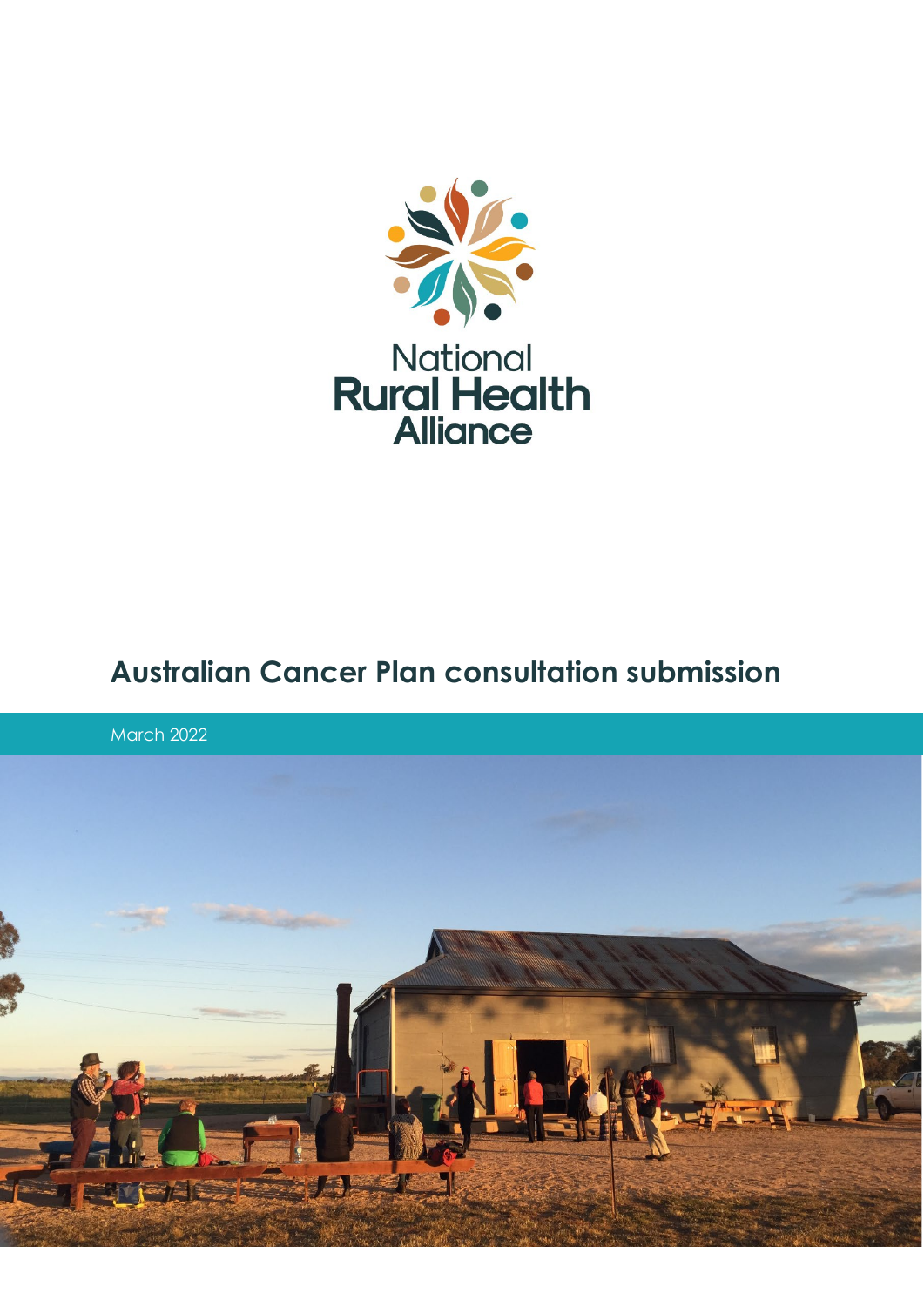… healthy and sustainable rural, regional and remote communities



| Postal Address: | PO Box 280 Deakin West ACT 2600 |
|-----------------|---------------------------------|
| Address:        | 10 Campion St Deakin ACT 2600   |
| Phone:          | 02 6285 4660                    |
| Fax:            | 02 6285 4670                    |
| Email:          | nrha@ruralhealth.org.au         |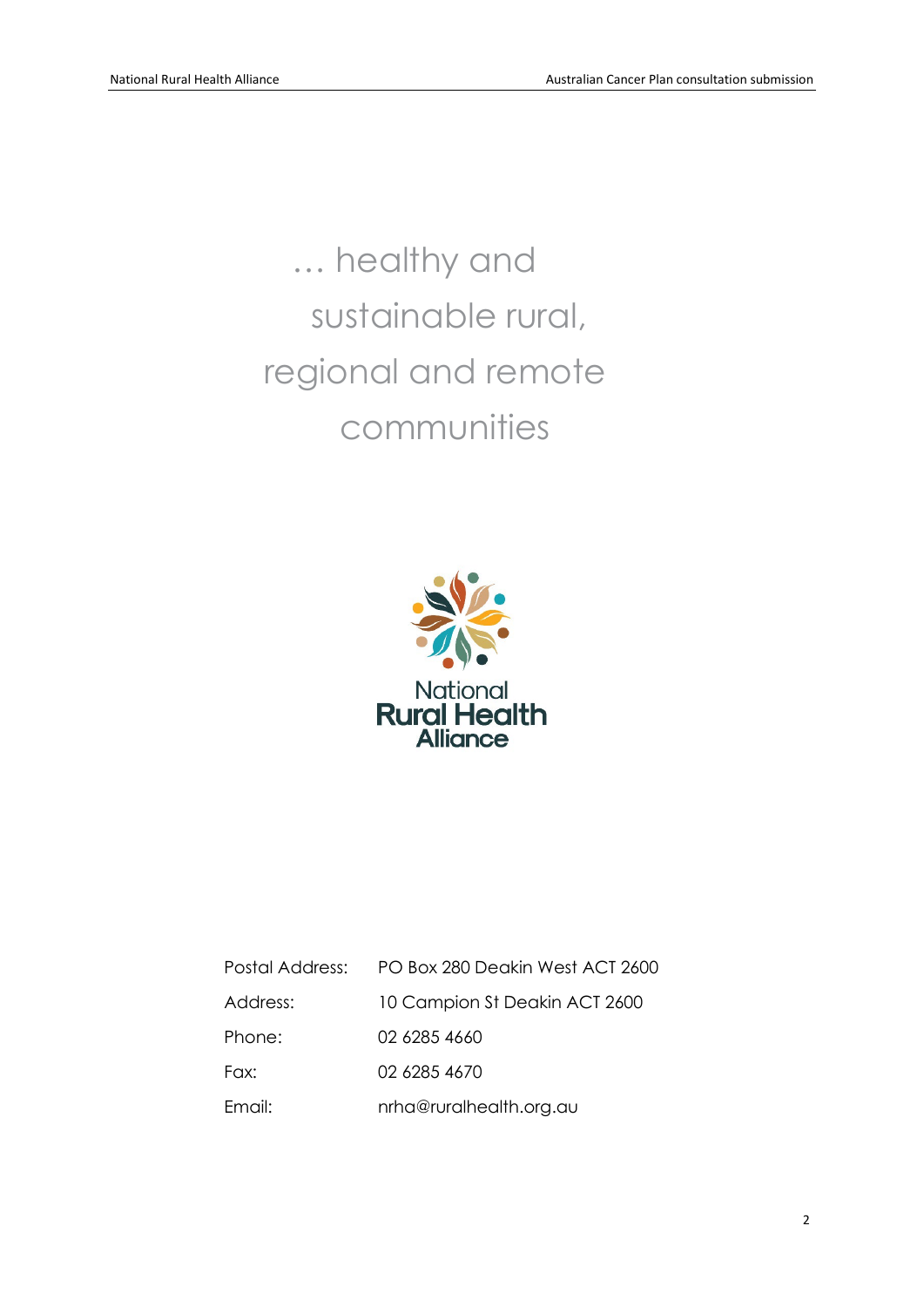# **1. What would you like to see the Australian Cancer Plan achieve?**

Think ahead to the next 10 years. What do you want the Australian Cancer Plan to achieve? Think big – what transformational change(s) should we be aiming to influence?

The National Rural Health Alliance (the Alliance) welcomes the opportunity to contribute to the development of the Australian Cancer Plan (the Plan). As the peak national body representing the regional, rural and remote (hereafter rural) health sector, we work towards a vision of healthy and sustainable rural communities.

#### **Vision**

Australians can access high-quality, comprehensive, and culturally safe cancer care across the full spectrum of care, in a timely manner and as close to home as possible, no matter where they live. This care is delivered within a sustainable system and enables equitable cancer outcomes to be achieved by rural and metropolitan Australians alike.

# **Long-term outcomes**

#### *Equity of outcomes for people living in all geographical regions of Australia*

- Reduced incidence, mortality and improved survival for all cancers combined and specific cancers for which there is a notable disparity in outcomes by geography.
- Specific cancers requiring particular focus include: head and neck, cervical, unknown primary site, lung, liver, prostate and bladder cancers.
- Equity of outcomes for Aboriginal and Torres Strait Islander peoples in rural Australia must be addressed.

#### *Cancer care services in rural Australia are sustainable*

- The system is oriented to prevention and early intervention to manage growing demand over time.
- The cancer care (and primary care) workforce is developed and grown over time.
- Services are delivered via a suitable mix of models appropriate to rural communities to enable timely and affordable access to care.
- Funding enables services to be sustained, taking the challenges of the rural context into account.

#### *Cancer care services in rural Australia are comprehensive and of high quality*

- Training systems and pathways enable the development of a highly skilled cancer care and primary health care workforce who are retained in rural areas.
- Innovation contributes to equity of access to best-practice care despite geographical distance.
- Multidisciplinary teams of cancer care practitioners are accessible and available in rural Australia.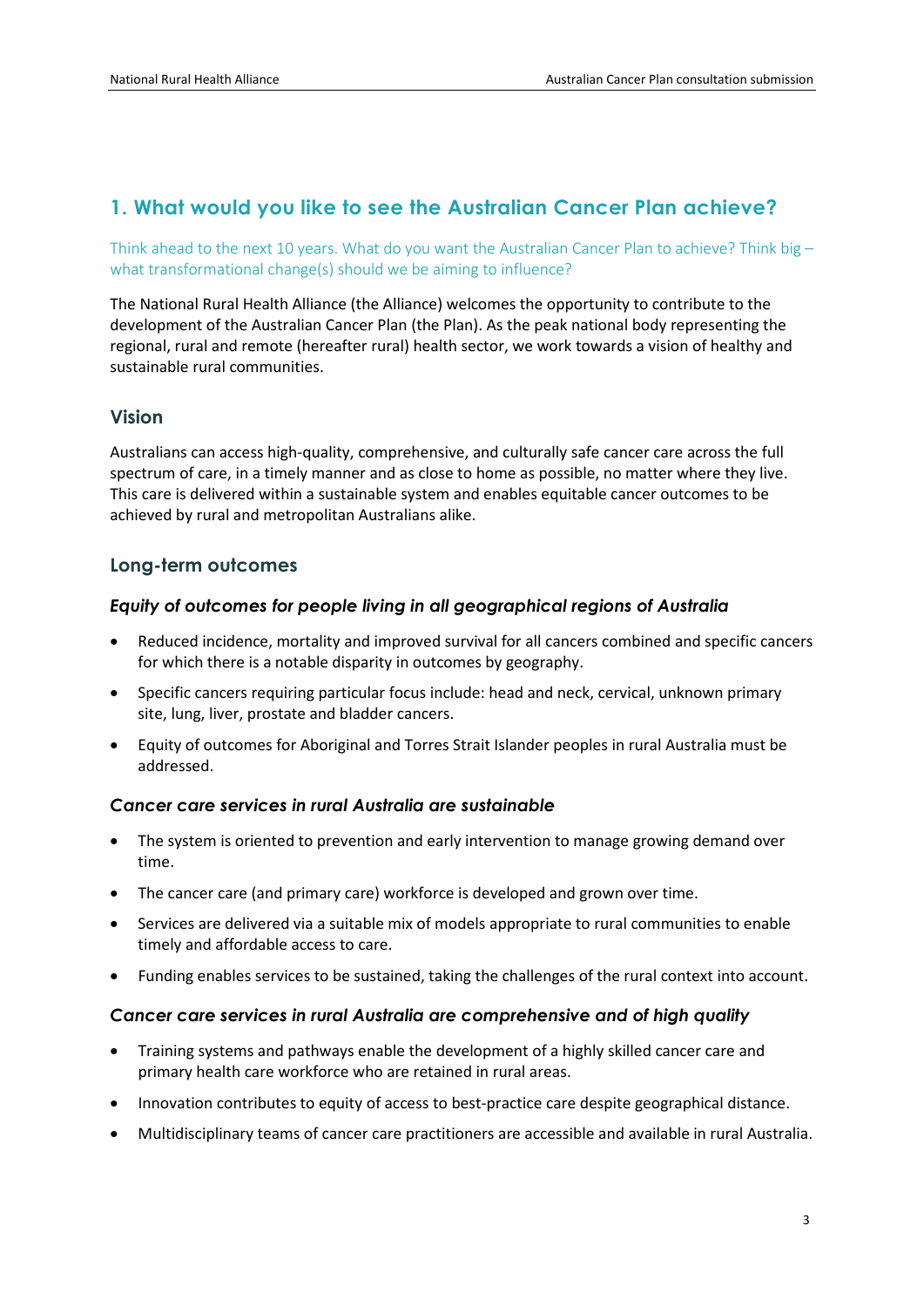#### *Cancer care services in rural Australia are culturally safe*

• The needs of Aboriginal and Torres Strait Islander peoples are specifically and comprehensively addressed, in genuine partnership with relevant stakeholders and community members, by building the community-controlled sector and improving mainstream institutions.

#### *Rural communities and individuals are supported to live healthier lives*

- Communities are supported to address the modifiable risk factors for and causes of cancer and individuals at risk are supported with:
	- increased access to healthy eating choices and exercise opportunities through a systems approach
	- well-funded programs, delivered by a professional workforce, to support lifestyle behaviour change
	- improved health literacy on the prevention of cancer is addressed through education and awareness-raising activities.

# **Background**

<span id="page-3-0"></span>Cancer and other neoplasms were the leading cause of disease burden (by disease group) in all geographical regions of Australia in 2018.<sup>[1,](#page-16-0)[i](#page-3-1)</sup> While overall cancer mortality has been reducing over time and survival rates have been increasing, the incidence of most common cancers has been increasing.<sup>[2](#page-16-1)</sup> Given the incidence of cancer is greater in older people, as our population grows and ages the rate of new cancer diagnosis is predicted to grow.<sup>2</sup> There are notable disparities in cancer incidence and outcomes by geography.

According to data presented by the Australian Institute of Health and Welfare (AIHW) utilising the Australian Statistical Geography Standard – Remoteness Areas (ASGS-RA)<sup>ii</sup>, the age-standardised **incidence** of *all cancers combined* between 2012 and 2016 was highest in Inner Regional areas (512.7 cases per 100,000 population), followed by Outer Regional areas (511.7 cases per 100,000 population) and lowest in Very Remote areas (421.9 cases per 100,000 population). [3](#page-16-2)

- <span id="page-3-3"></span>The incidence of head and neck cancers and cervical cancer increased with remoteness.
- Cancers of unknown primary site and lung cancer were diagnosed more frequently in all rural areas than for Australia overall.
- Melanoma of the skin was diagnosed more frequently in regional areas than for Australia overall.
- The incidence of liver cancer in Very Remote areas was 60.5 per cent higher than for Australia overall.
- Uterine cancer in Very Remote areas was 18.9 per cent higher than for Australia overall.

<span id="page-3-1"></span>NRHA analysis of AIHW data

<span id="page-3-2"></span>ii www.abs.gov.au/websitedbs/D3310114.nsf/home/geography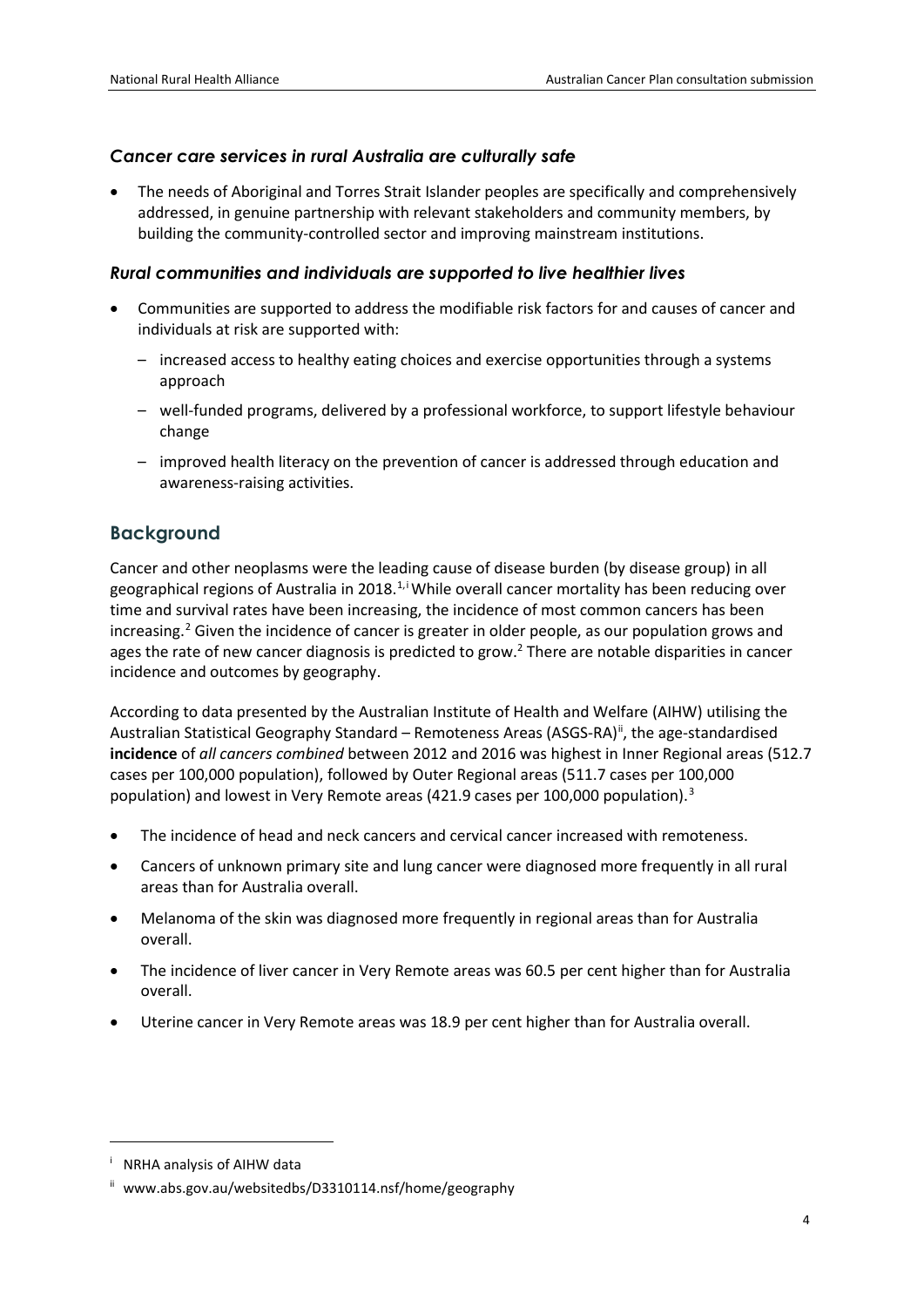The **mortality** rate (age-standardised) due to *all cancers combined* between 2015 and 2019 was highest in Very Remote areas (190.7 deaths per 100,000 population) and lowest in Major Cities (150.7 deaths per 100,000 population[\).](#page-3-3)<sup>3</sup> The rate in all other rural areas was similar, exceeding the Australian combined rate of 158.7.

- Deaths due to lung cancer, cancer of the head and neck and cancer of unknown primary site all increased with increasing remoteness.
- The mortality rates due to prostate and bladder cancer in all rural areas were higher than for Australia overall.
- The rate of death due to cervical cancer in Very Remote areas was 3.3 times that of Australia overall.
- Deaths due to liver cancer in Very Remote areas occurred at almost twice the rate of Australia overall.

**Five-year observed survival** for *all cancers combined* between 2012 and 2016 was lowest in Very Remote areas (55.1 per cent), increasing with reducing remoteness to its highest point in Major Cities (62[.](#page-3-3)5 per cent).<sup>3</sup> The percentage survival in all rural areas was significantly lower than for Australia overall. Survival for the following cancers reduced with remoteness: lung, head and neck, liver and cervical cancer.

**Aboriginal and Torres Strait Islander peoples** make up a larger proportion of the population with increasing remoteness<sup>[4](#page-16-3)</sup> and therefore contribute significantly to population health outcomes in more remote areas.

- The **incidence** rate (age-standardised) for *all cancers combined* was higher in Indigenous than non-Indigenous people across all remoteness areas between 2012 and 2016, though it was highest in Major Cities (538.1 per 100,000 population compared with 451.8 per 100,000 population[\).](#page-3-3) 3
- Age-standardised **mortality** rates for *all cancers combined* between 2015 and 2019 were higher in Indigenous than non-Indigenous people when looking at Australia overall.
- **Five-year observed survival** for *all cancers combined* between 2007 and 2016 was lower in Indigenous than non-Indigenous people in all remoteness areas and reduced with increasing remoteness from 52.6 per cent (compared with 60.0 per cent in non-Indigenous people) in Major Cities to 37.5 per cent (compared with 60.9 per cent in non-Indigenous people) in Remote and Very Remote areas combined[.3](#page-3-3)

The factors driving the differences in incidence and poorer cancer outcomes in rural Australia, include:

- the higher proportion of Aboriginal and Torres Strait Islander peoples (and therefore factors specific to this population group)
- higher levels of socioeconomic disadvantage
- higher prevalence of health, behavioural and biomedical risk factors
- reduced rates of participation in population-level screening
- delays in diagnosis or treatment
- prevention, treatment and recovery disparities.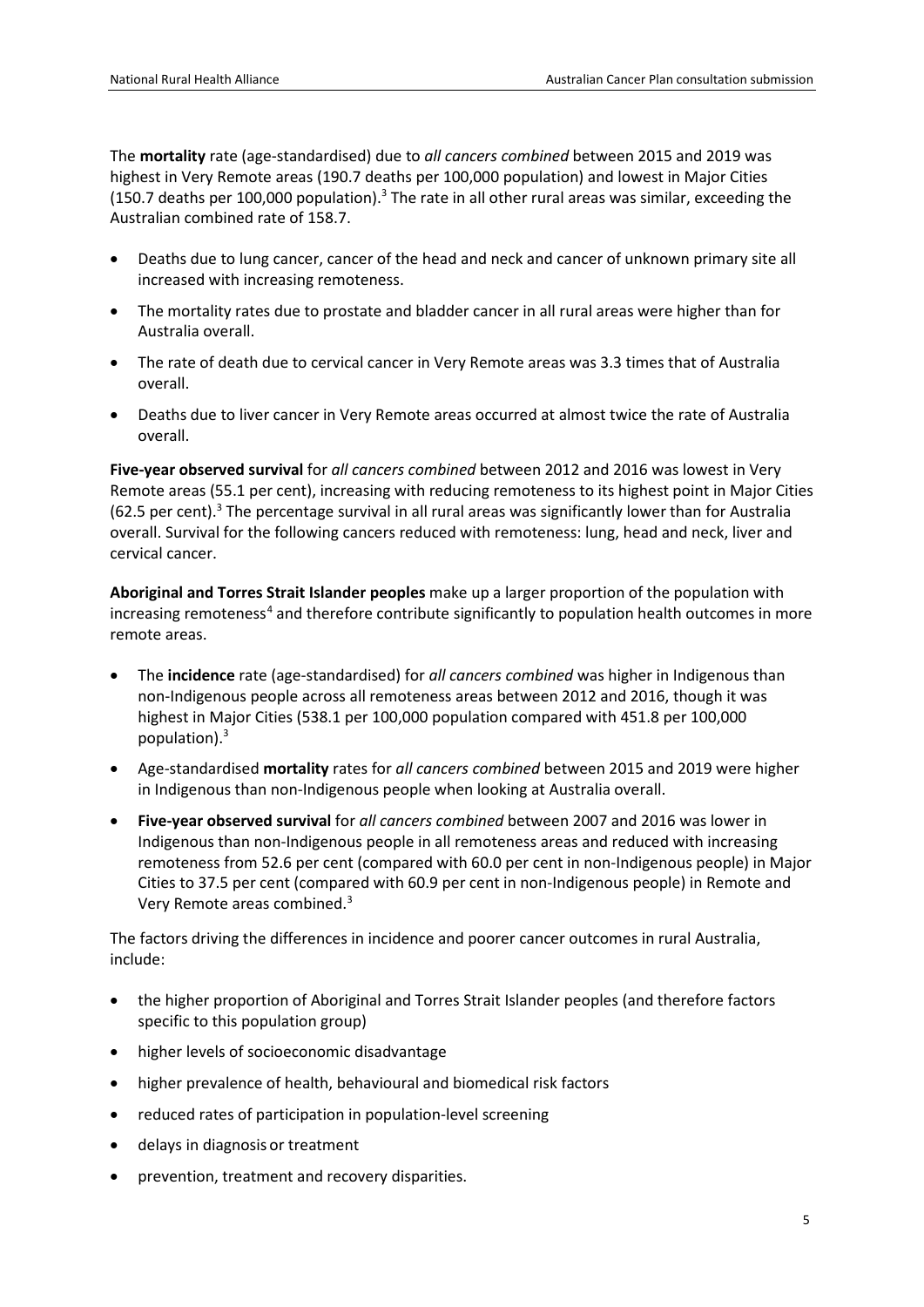Access to and timely utilisation of health care services are imperative when it comes to maximising cancer outcomes. The provision of high-quality, comprehensive, culturally safe services is intimately linked to the presence of an appropriately trained workforce and requires consideration and development of new models of care that utilise all members of the workforce effectively.

We will explore these factors and methods of addressing them in the subsequent questions.

# **Plan instruments essential to achieving these goals**

**Aboriginal and Torres Strait Islander peoples** need focused attention to improve the disparities in their experiences and outcomes. While this must be included in the Plan, the complexity and body of work involved warrants an independent Indigenous Cancer Plan to ensure the holistic requirements of optimal care in this population group throughout Australia are addressed.

The Plan needs to include **specific, measurable targets** and require reporting on these targets at intervals. Such **monitoring** of performance against targets should sit alongside a requirement for rigorous **evaluation** at five and 10 years.

For the Plan to have the best chance of seeing success, higher-level strategic goals and objectives must be coupled to clear **implementation** actions, for whom responsibility is assigned. Energy must then be expended to advocate for government commitment to **funding** the essential activities included in the Plan, along with strategic, fiscal and human resource support for the implementation process itself.

# **2. What are the opportunities with the greatest potential to realise your vision?**

Think about what you would like the Australian Cancer Plan to achieve. What priorities need national action? In what areas could national action drive or accelerate progress?

# **Introduction**

Our response to the previous question clearly highlighted the differences in outcomes of cancer in rural Australia compared to major cities – most notably the negative relationship between remoteness and cancer survival, increased mortality outside of major cities and higher cancer incidence in regional areas.

A global systematic review from 2018 that assessed research on cancer survival in rural dwellers in developed countries found a reduction in survival in rural dwellers around the globe, quantifying it via meta-analysis at five per cent. These authors presented a socioecological model to explain the factors contributing to this phenomenon, covering four broad domains: patient-level characteristics; institutions; community, culture and environment; and policy and service organisation.<sup>[5](#page-16-4)</sup>

Many of the issues emphasised in their model are discussed below, grouped alternatively into the categories of prevention and early intervention/diagnosis, access to best-practice cancer care – both demand and supply-side concerns, followed by a discussion of workforce.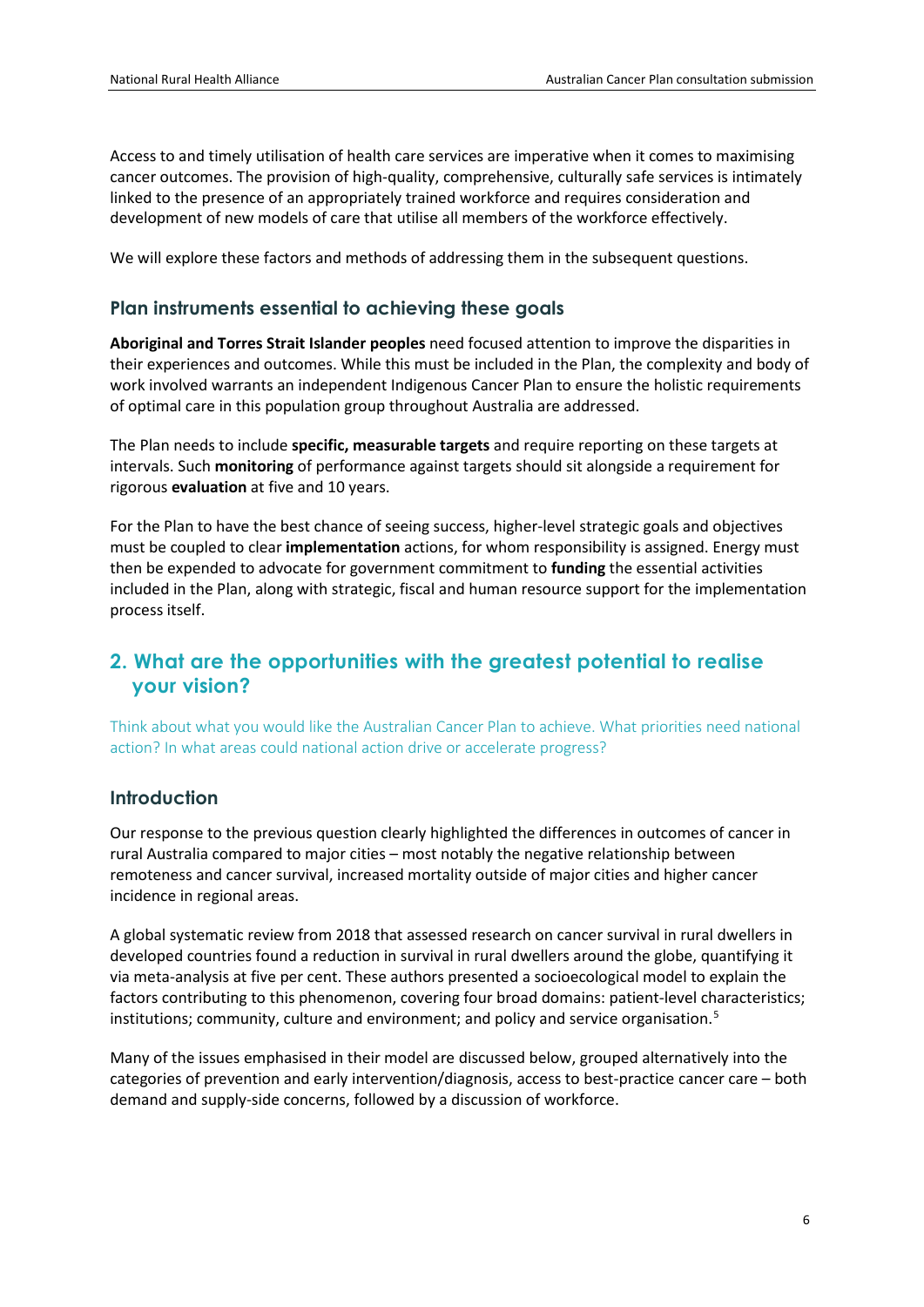# **Prevention and early intervention/diagnosis**

Despite the many upsides to living in rural Australia, rural Australian populations experience higher levels of unemployment, lower incomes and lower rates of educational attainment, all of which are important social and economic determinants of health which contribute to the complex picture of cancer burden in rural areas. [6](#page-16-5)

<span id="page-6-0"></span>About half of all cancer burden is attributable to personal and behavioural risk factors, with tobacco exposure resulting in the greatest burden.<sup>2</sup> At the population level, rural people experience greater rates of these risk factors including: smoking, overweight and obesity, risky alcohol consumption, poorer diet and lower levels of physical activity, all of which have a role to play in cancer aetiology.<sup>6</sup> For example:

- age-standardised daily smoking rates in 2019 increased with remoteness from 9.8 per cent of the population in Major Cities to 19.2 per cent in Remote areas<sup>[7](#page-16-6)</sup>
- in 2018–19, rates of daily smoking in Aboriginal and Torres Strait Islander peoples were considerably higher, increasing from 30.1 per cent in Major Cities to 52.3 per cent in Very Remote areas.<sup>[8](#page-16-7)</sup>

Population-level cancer-screening programs aim to detect cancer early to enable early intervention and ultimately improve cancer outcomes. Participation rates across the three national screening programs (cervical cancer, breast cancer and bowel cancer) vary by remoteness.

- **Cervical cancer** screening participation rates in 2018 to 2020 reduced with remoteness and were lowest in Very Remote areas.<sup>[9](#page-16-8)</sup>
- **Breast cancer** screening program participation rates in 2018–19 were lowest in Very Remote areas but highest in Inner and Outer Regional areas.<sup>[10](#page-16-9)</sup> Rates were lower in Indigenous compared with non-Indigenous women.
- **Bowel cancer** screening program participation rates in 2018–19 were lowest in Very Remote areas and highest in Inner Regional areas. Indigenous people had a lower participation rate than non-Indigenous people. [11](#page-16-10)

Given the likelihood of an increasing cancer burden over time due to population growth and ageing, current inequities in cancer incidence and outcomes in rural Australia, along with geographical differences in the socioeconomic determinants of health, health risk factors, and participation in screening programs, **prevention and early intervention must be a priority area of focus**.

Prevention activity at the primordial level (targeting the broader determinants of health, specifically support for lifestyle behaviour change) should be combined with efforts to address risk-factor prevalence, and sit alongside action to improve rates of early detection and intervention via screening. These things are key to improving rural health outcomes while managing the system in a sustainable way. The Plan would benefit from alignment with the *National Preventive Health Strategy 2021–2030*[12](#page-16-11) in working towards these aims.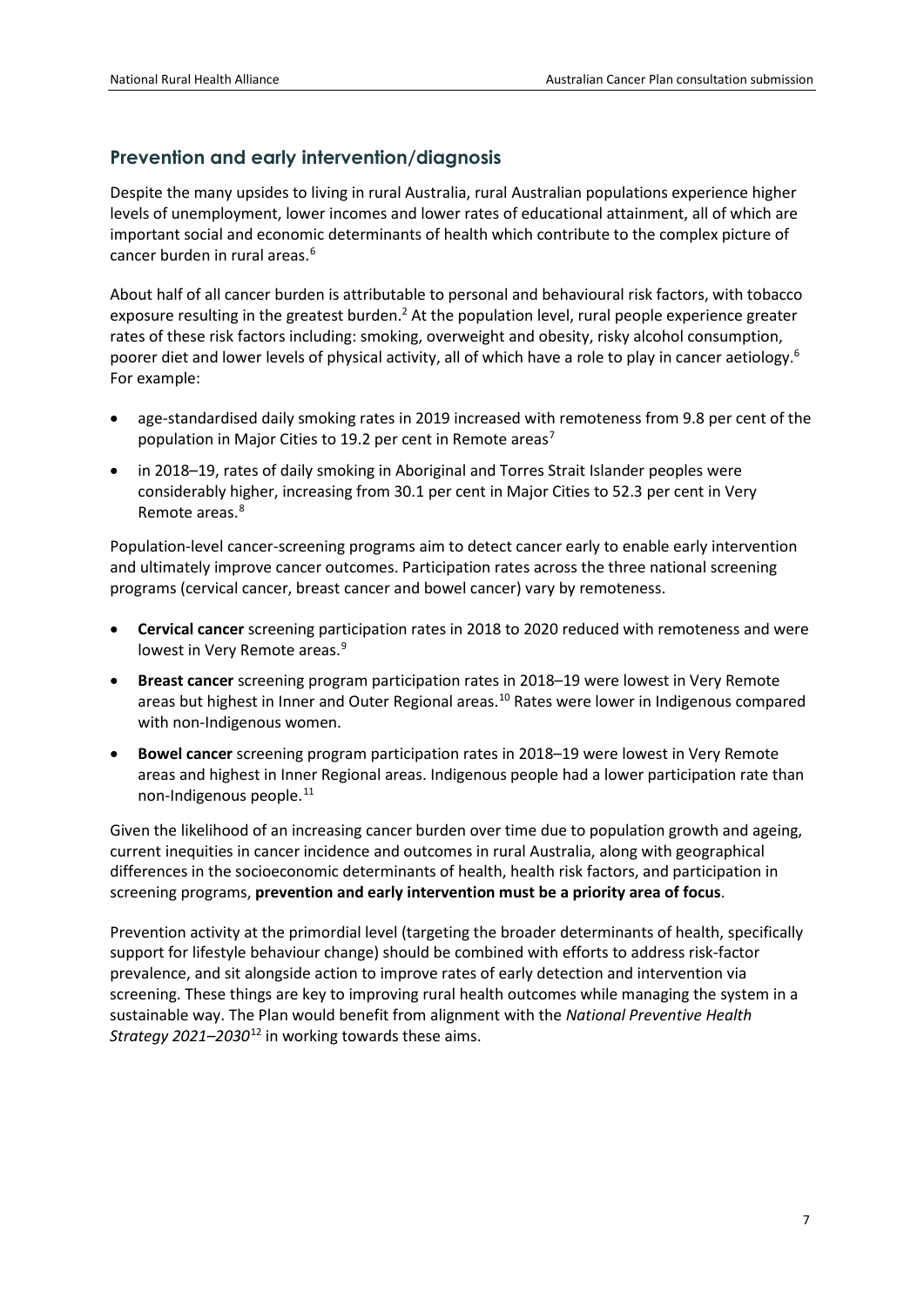# **Access to best-practice cancer care**

As mentioned in our response to the previous question, access to and timely utilisation of health care services are imperative when it comes to maximising cancer outcomes. Services required include: prevention activities, screening programs, primary health care, diagnostic imaging, treatments in primary, secondary and tertiary care (surgery, chemotherapy, radiotherapy, allied and psychosocial care), survivor care and palliative care.

Without access to and use of appropriate services, diagnosis and then subsequent treatment and recovery can be delayed, with a detrimental impact on outcomes. Poor access to the full complement of treatment options can result in disparities in the treatments received by rural people. Treatment disparities include:

- reduced utilisation of exercise-based therapy and other evidence-based non-pharmacological interventions for prevention, during and after treatment and to aid recovery from cancer
- lower rates of chemotherapy administration $13$
- <span id="page-7-0"></span>lower likelihood of having surgical treatment at a high-volume specialist centre<sup>[14](#page-16-13)</sup> (which alters outcomes for some cancers) and
- <span id="page-7-1"></span>reduced access to clinical trials.<sup>[15](#page-16-14)</sup>

Research from the United States has found that when rural people have access to the standardised treatment protocols of clinical trials, their outcomes are not significantly different from their metropolitan counterparts.[16](#page-16-15)

#### *Supply-side concerns*

For most people, the cancer journey begins in primary health care, with many touchpoints over time. To prevent development of and manage risk factors, enable early diagnosis and intervention, timely and affordable access to primary health care is essential. It is also essential for the delivery of shared care with cancer care specialists who might be located at a distance, and filling the various gaps in more specialised care in rural areas that will be illustrated below. Yet almost 43,000 Australians cannot access primary health care within an hour's drive of their home, with 65,000 Australians being unable to access a general practitioner (GP) in this drive time.<sup>6</sup> Access to allied health services is poorer in remote areas.<sup>6</sup>

Even if primary health care services are available within a reasonable distance, access is often reduced by wait times and out-of-pocket costs. If these services are not readily accessible, rural people are missing the bedrock of their cancer care journey.

If the Plan is serious about improving cancer outcomes for rural people, it must include action to improve access to primary health care in rural Australia. Access to GPs is a priority, as is consideration of implementing and bolstering alternative models of primary health care such as block-funded nurse practitioner (NP) and other nurse-led clinics. Access to allied health services must also be considered. To this end, alignment with the Australian Government's *Primary Health Care 10 Year Plan* would be beneficial.

Mapping of rural oncology services performed in 2006 provides evidence of a reduction in cancer services with increasing remoteness.<sup>14</sup>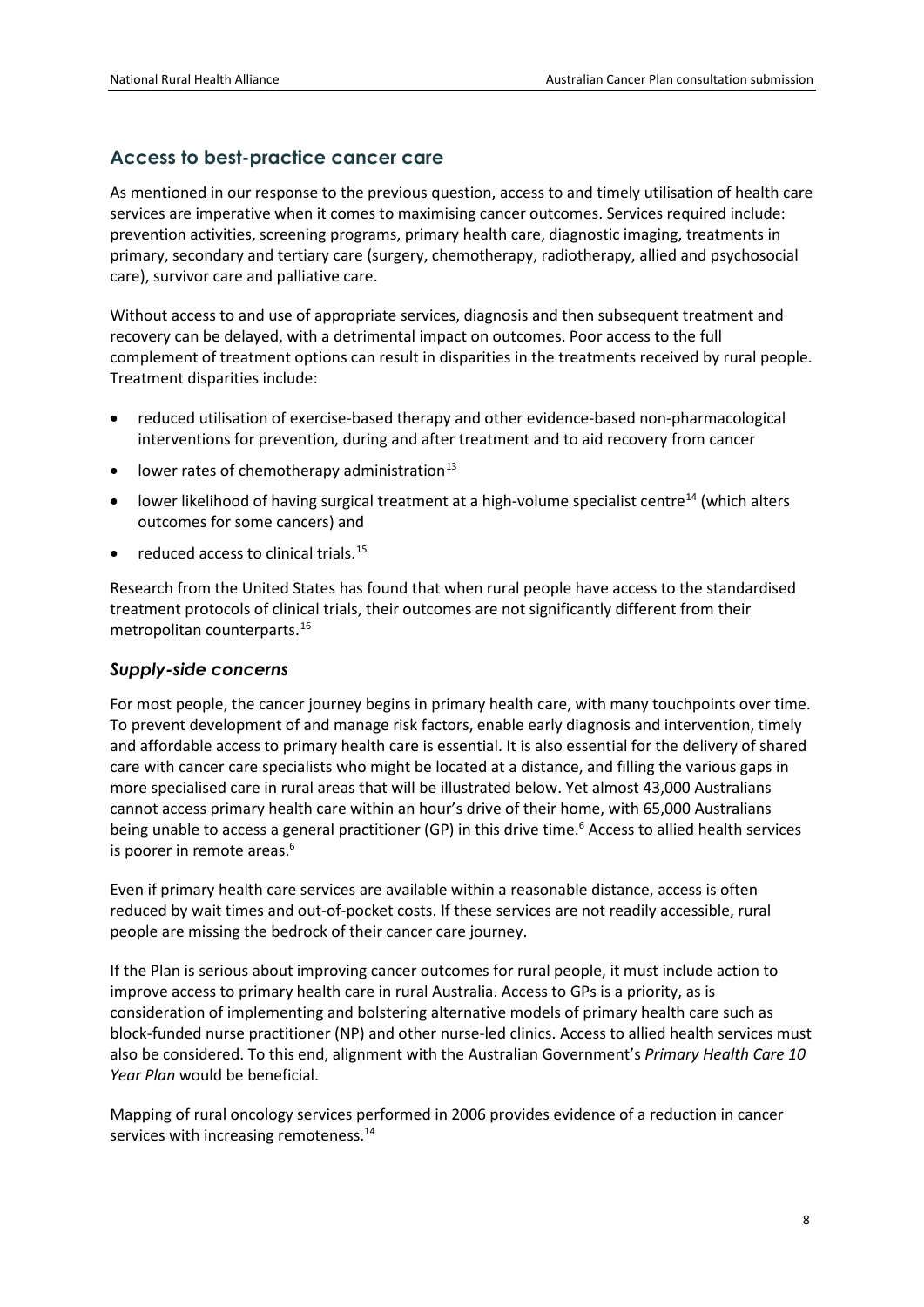- This survey of regional hospitals administering chemotherapy (RHAC) highlighted reduced access to specialist oncology services – both medical and surgical – in rural areas, resulting in an increased load on general physicians, GPs, other doctors and non-chemotherapy-trained nurses.
- Although allied health care was available in many locations, accessibility was compromised by long wait times, high cost (including out-of-pocket costs) and restrictions to service eligibility.
- Psychosocial support services were lacking, as was access to multidisciplinary clinics.

While we acknowledge investment in the infrastructure of regional cancer centres (RCCs) as a significant initiative to improve access to cancer care in rural Australia, it is important to note that 52 per cent of these centres are located in Inner Regional areas<sup>15</sup> and at a significant distance from many patients living rurally.

- A report from the Clinical Oncological Society of Australia in 2012 suggested that, despite the roll out of RCCs, limited access to diagnostic imaging – particularly MRI – and radiotherapy outside Inner Regional areas persisted[.15](#page-7-1)
- Another cross-sectional survey completed in 2016, after the commencement of the RCC project, found respondents from remote regions were significantly more likely to report a lack of specialist medical practitioners.<sup>[17](#page-16-16)</sup>

The 2019 announcement by the Australian Government, of \$63 million in funding to set up radiation therapy treatment facilities in 13 additional rural sites is very welcome and we look forward with anticipation to the delivery of these radiation therapy services to more rural people, closer to home, in the near future. It is imperative that these facilities receive appropriate ongoing funding and are supported to recruit and retain the workforce required to be fully functional.<sup>18</sup>

It has been estimated that Australia has half the palliative medicine specialists it needs to adequately care for the population at large<sup>15</sup>, with this discrepancy amplified in rural areas.

- Only 24 per cent of RHAC reported having a palliative care specialist[.14](#page-7-0)
- GPs were found to provide most palliative care in 34 per cent of these hospitals their access to specialist support via outreach reducing with remoteness. $^{14}$
- A workforce of palliative-care-trained nurses supported by doctors and professional development contribute significantly to the provision of palliative care in rural areas.<sup>15</sup>

As has been illustrated, there are significant deficiencies in access to both primary health care and specialised cancer care services in rural areas across the spectrum of care; from medical and surgical oncology to diagnostic radiology, radiation therapy, psychosocial support, multidisciplinary teambased care and palliative care. This results in an increased burden on primary health care practitioners, negatively affects a patient's experience of care and ultimately influences their outcomes.

#### *Demand-side concerns*

Access to health care services in rural populations is also influenced by demand for these services. Demand is modified by attitudinal factors common in rural people (such as stoicism, self-reliance, concerns about privacy and reduced help-seeking), health literacy, the need to travel vast distances and financial burden (in the context of a lower socioeconomic profile).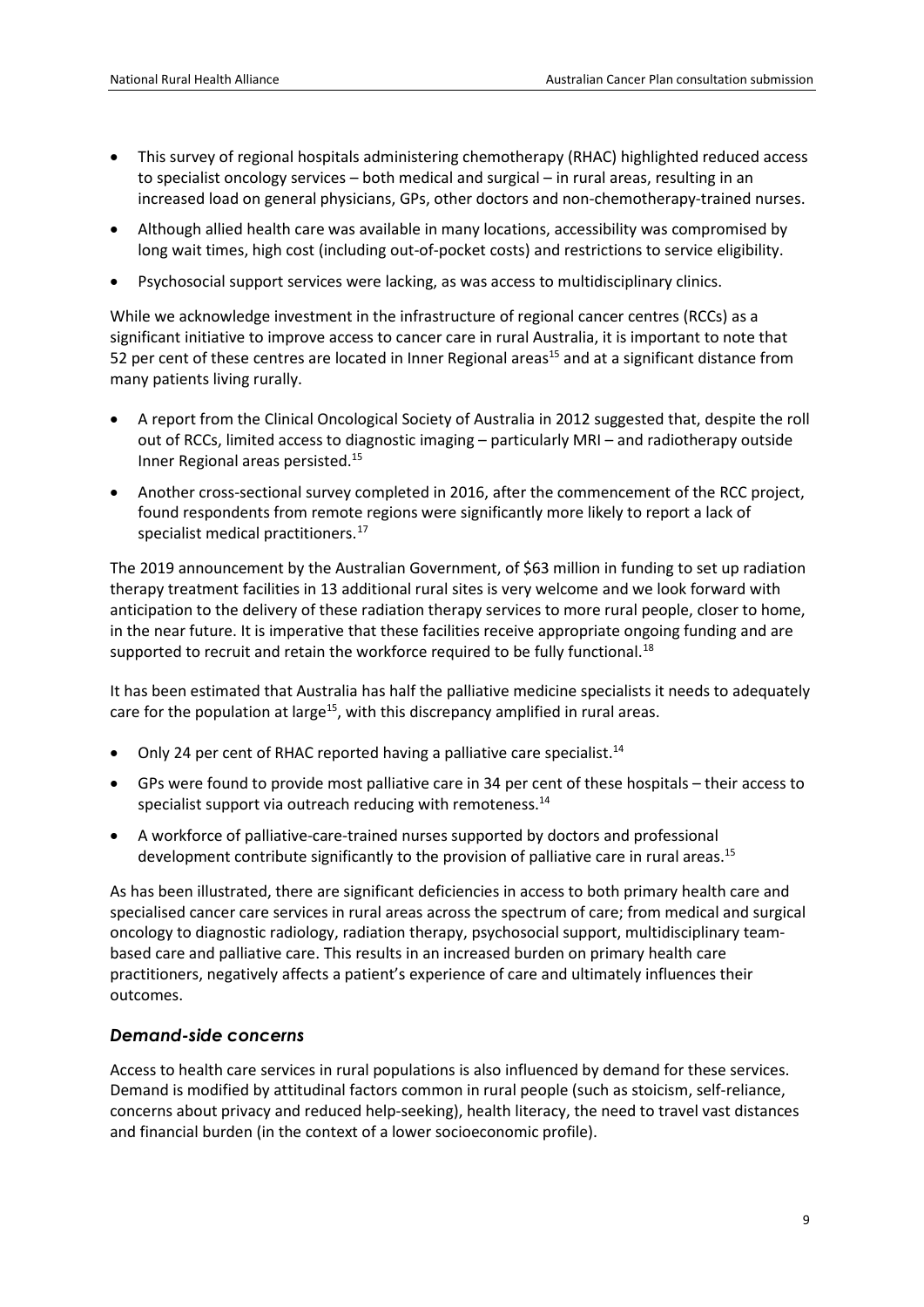- Outer Regional and Remote residents<sup>[iii](#page-9-2)</sup> were found to have the greatest travel burden to receive cancer treatment – 61 per cent travelled at least two hours one way and 49 per cent lived away from home.<sup>[19](#page-16-18)</sup>
- Those who travelled more than two hours, or lived away from home, faced significantly greater financial difficulties.
- Travelling and living away from home increases costs; might require a patient or their family to take time off work or pose challenges to caring responsibilities, including for children; and removes people from their families, communities and broader support networks – with an associated financial and personal burden.

# **Workforce**

The provision of cancer services relies on the presence of an appropriately trained workforce. However, we know attracting and retaining a well-distributed health workforce in rural Australia is difficult across many professions.

The full time equivalent (FTE) rate of GPs per 100,000 population is highest in Major Cities (119.0), lower in regional areas (109.6) and lowest in remote areas (73.3), according to 2020 data.<sup>[6,](#page-6-0)[iv](#page-9-3)</sup> This is despite the fact that rural GPs are required in greater numbers due to their broader scope and the higher burden of disease in rural populations.

Comprehensive cancer care requires access to the services of a suite of health professionals, including nurses, pharmacists and allied health professionals. Yet rural communities have fewer pharmacists, psychologists, physiotherapists, occupational therapists and other registered allied health workers based on 2020 data.<sup>6</sup> They also have fewer dietitians, speech pathologists, audiologists and social workers based on 2016 data.<sup>20</sup>

Workforce inadequacies are amplified when specialised skills are considered – for example, only 19 of 7,000 accredited exercise physiologists (AEPs) in Australia work predominantly in oncology exercise treatment as part of a multidisciplinary team, therefore this specific workforce in rural Australia is likely exceedingly small.<sup>[v](#page-9-4)</sup>

After initial diagnosis, many people with cancer will require the services of non-GP medical specialists. The FTE of these specialists decreases from 178.9 per 100,000 population in major cities to 9.7 per 100,000 population in small rural towns and 26.3 per 100,000 population in very remote communities.<sup>[6,](#page-6-0)[vi](#page-9-5)</sup>

- <span id="page-9-1"></span><span id="page-9-0"></span>• Radiation oncologists and medical oncologists are predominantly located in major cities, regional centres and large rural towns.<sup>[21](#page-17-1),vii</sup>
- Palliative medicine specialists are in very short supply in large, medium and small rural towns.<sup>[21,](#page-9-0) vii</sup>

<span id="page-9-2"></span>iii Utilising the ASGS-RA classification system

<span id="page-9-3"></span>iv Based on the Modified Monash Model (MMM) geographical classification system.

<span id="page-9-4"></span><sup>&</sup>lt;sup>v</sup> Data provided directly by Exercise & Sports Science Australia, Feb 2022. [www.essa.org.au](https://www.essa.org.au/)

<span id="page-9-5"></span>vi Based on the Modified Monash Model (MMM) geographical classification system.

<span id="page-9-6"></span>vii NRHA analysis of 2020 National Health Workforce Dataset data utilising population data from 2020 by MMM obtained directly from the Australian Government Department of Health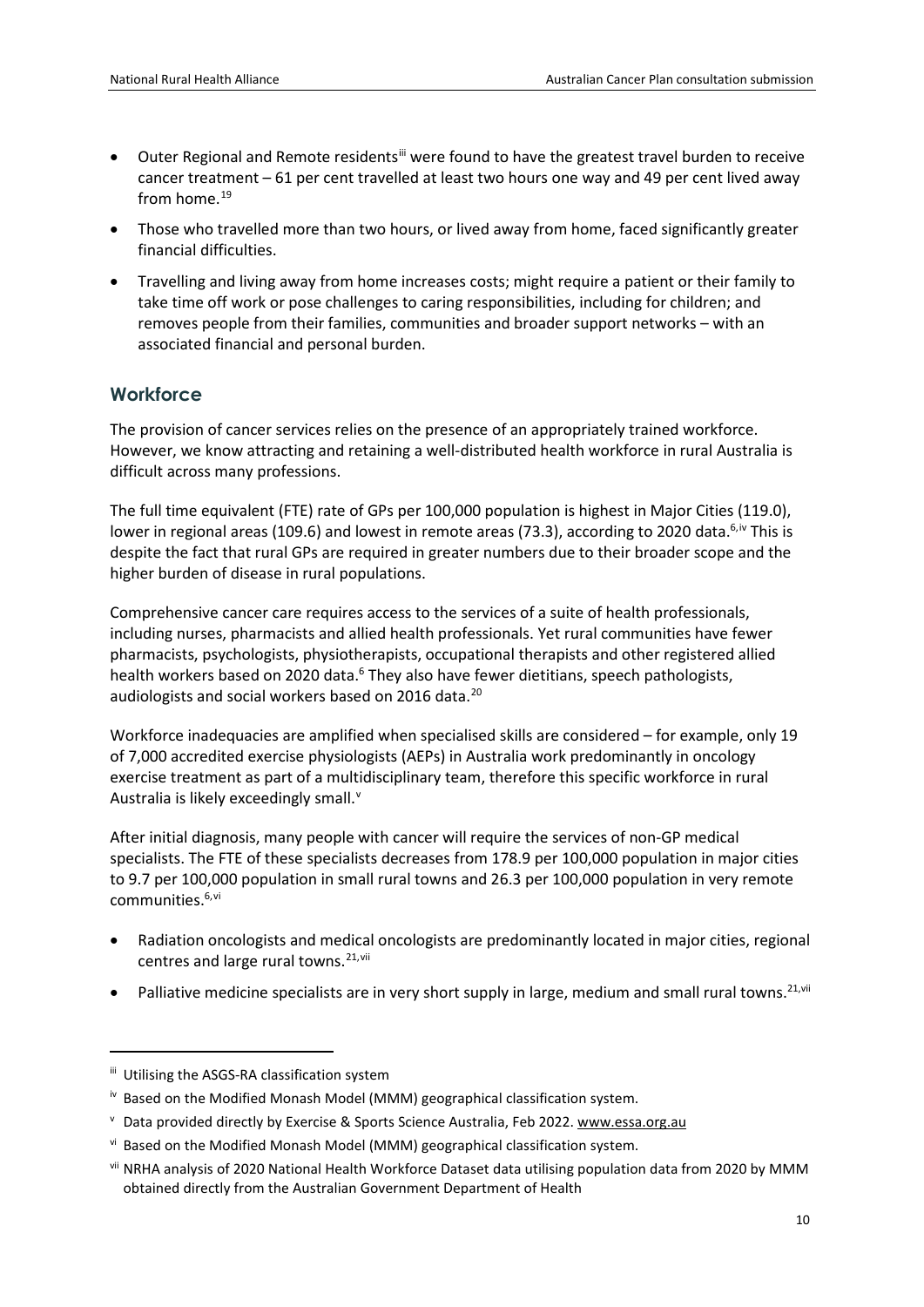<span id="page-10-1"></span>Although there is no agreed staffing mix for RCCs to date<sup>22</sup>, the Clinical Oncological Society of Australia reported that there were inadequate staffing levels within RCCs across many professional disciplines. [15](#page-7-1)

### **Solutions to improve access and address workforce disparities**

The Alliance acknowledges that some cancer care is highly specialised and might always need to be provided in high-volume centres in major cities. In addition, we acknowledge that it would be very difficult to provide face-to-face diagnostic, oncology and palliative care services in all areas of Australia due to vast distances and small populations. Yet we stress the need to decentralise specialised cancer care wherever it is feasible, using innovative models and technological advances where necessary, to ensure equitable access to high-quality, safe, comprehensive care by rural populations.

<span id="page-10-3"></span>Outreach services are an important mechanism to take high-quality care to cancer patients in rural areas after the initial phase. These services might be provided via digital means, shared-care arrangements, fly-in fly-out or other visiting services, or include virtual multidisciplinary teams.<sup>[23](#page-17-3)</sup> Access to high-quality digital health care requires investment in the infrastructure to support it, as well as training for health professionals and an adequate ongoing funding mechanism. Continuity of relationship with visiting services is also an important consideration.

<span id="page-10-2"></span><span id="page-10-0"></span>A focus on multidisciplinary, supportive care is imperative in the management of many cancers and requires development, given the current state of services in rural Australia – where access to allied health, psychosocial support, specialist palliative care and multidisciplinary teams is poor. Strong but flexible referral pathways<sup>15,[24](#page-17-4)</sup> and cancer care networks<sup>15,[25](#page-17-5)[,24](#page-10-0)</sup> are proposed by several authors as a way of facilitating delivery of best-practice care between major cities and rural areas, including engagement of multidisciplinary team members.

Utilisation of the primary health care workforce to provide ongoing cancer care closer to home, perhaps as part of shared-care arrangements with more specialised teams, is also a possibility but requires that GPs, nurses and allied health professionals have support and training to ensure care is safe and effective.

Policies and initiatives to build the GP, nursing, pharmacy and allied health practitioner workforce and improve their distribution across rural Australia is essential to improving cancer outcomes. Allied health practitioners often do not have access to the same workforce incentives as their medical colleagues. The presence of these professionals in local communities makes timely, affordable access to cancer care in primary and secondary health care more likely. Building and sustaining a specialist workforce and improving cancer care skills in the generalist workforce is also essential to improving rural cancer outcomes.

The Clinical Oncological Society of Australia has proposed a number of recommendations to develop the oncology workforce in rural Australia including:

- increased availability of vocational trainee positions in oncology in rural areas, to bolster the rural training pipeline for doctors working towards fellowship
- enhancing the regional oncology experience of medical trainees from all disciplines
- increasing options for oncology training in the existing rural workforce (for nursing, allied health and non-clinical staff) and increasing access to Indigenous liaison officers at RCCs.<sup>15</sup>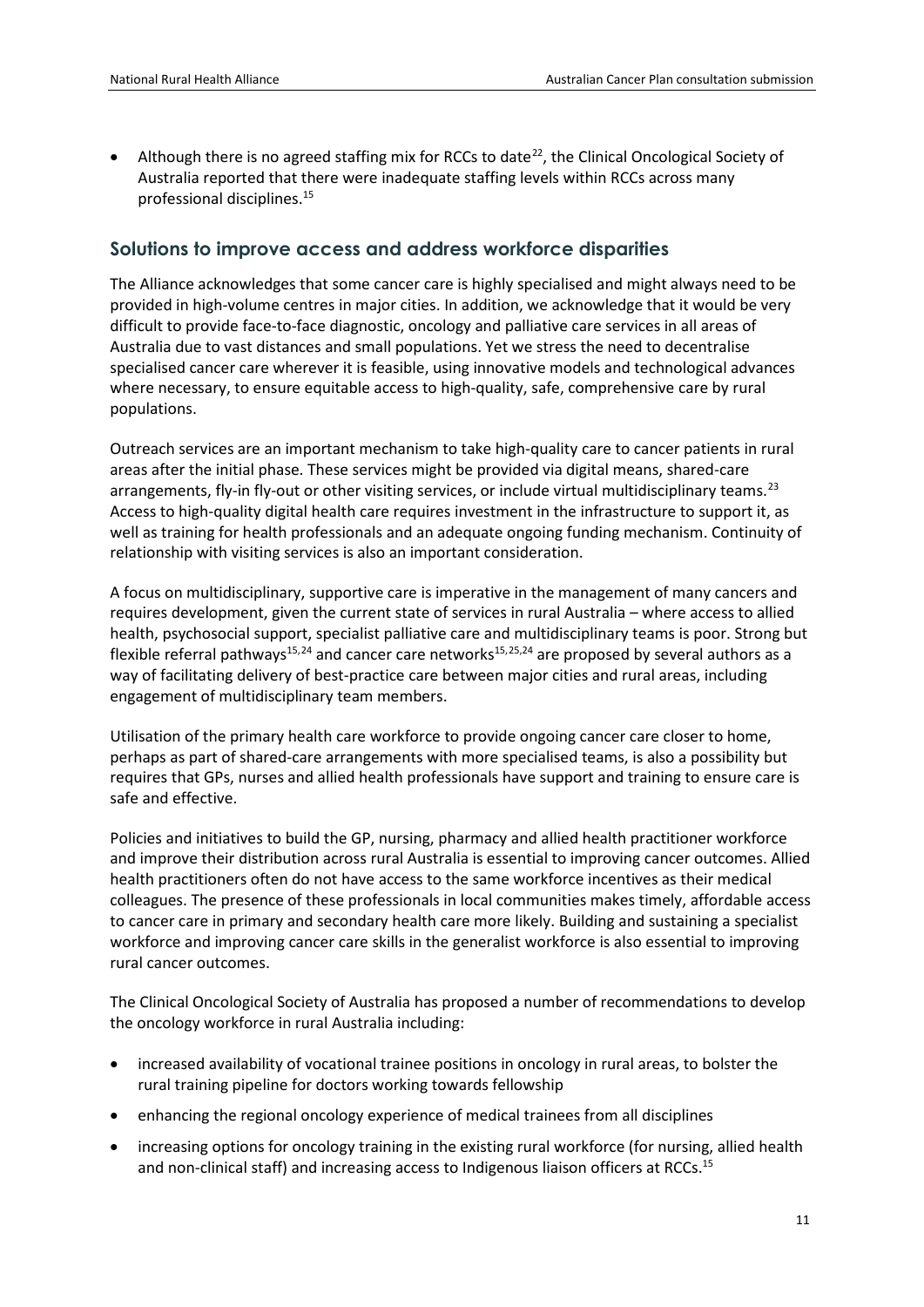Development of a staffing profile for rural oncology units has been proposed, to guide delivery of equitable care in rural areas<sup>22</sup>, alongside a specific staffing matrix for RCCs.<sup>15</sup> These policies warrant inclusion in the Plan.

Travel and accommodation assistance schemes are an important component of holistic cancer care for rural people. Travel and accommodation support is required for those who must travel to receive appropriate care – to reduce the inequity of the financial burden this presents for rural people. Schemes must be funded adequately on an ongoing basis, patients should be made aware they exist and they must be easy for patients and their families to access and navigate.

The Plan would also do well to address the attitudinal factors that are prevalent in rural populations and levels of general and cancer-specific health literacy, if it is to increase the likelihood of rural people accessing care for cancer in a timely manner.

#### **Aboriginal and Torres Strait Islander cancer care**

<span id="page-11-0"></span>A specific focus on Aboriginal and Torres Strait Islander service provision is key to changing outcomes and the experience of cancer for patients in rural Australia. This includes building the communitycontrolled sector via sustained capacity development and investment<sup>26</sup>, prioritising the provision of care to Aboriginal and Torres Strait Islander peoples by Aboriginal and Torres Strait Islander peoples (including workforce development)<sup>15</sup> and improving the quality and experience of care in mainstream institutions by working in genuine partnership with communities to co-design services where racism is eliminated and cultural safety is embedded.<sup>[25,](#page-10-2)[26](#page-11-0)</sup>

#### **Summary of recommendations**

- Prevention and early intervention:
	- Prioritise action at the primordial level on the broader determinants of health.
	- Act to reduce the differential risk factor burden in rural Australia.
	- Increase participation in screening programs, especially in Very Remote Australia.
- Improve access to primary health care in rural Australia, particularly GPs and other models of care that increase accessibility and affordability while maintaining quality and safely (such as NP and nurse-led models of care).
- Build balanced access to specialist cancer care services in rural Australia:
	- Enhance the rural training pipeline for medical specialties to build a larger cohort of trainees who stay rural.
	- Decentralise specialised cancer care wherever it is feasible, using innovative models where necessary, to ensure equitable access to high-quality, comprehensive care by rural populations.
- Build the health workforce in rural Australia for nursing, pharmacy and allied health including equitable application of workforce incentives – to maximise the contribution of these workforces to cancer care in primary and secondary care in rural areas.
- Build cancer care skills in local generalist workforces GPs, nurses, pharmacists and allied health practitioners.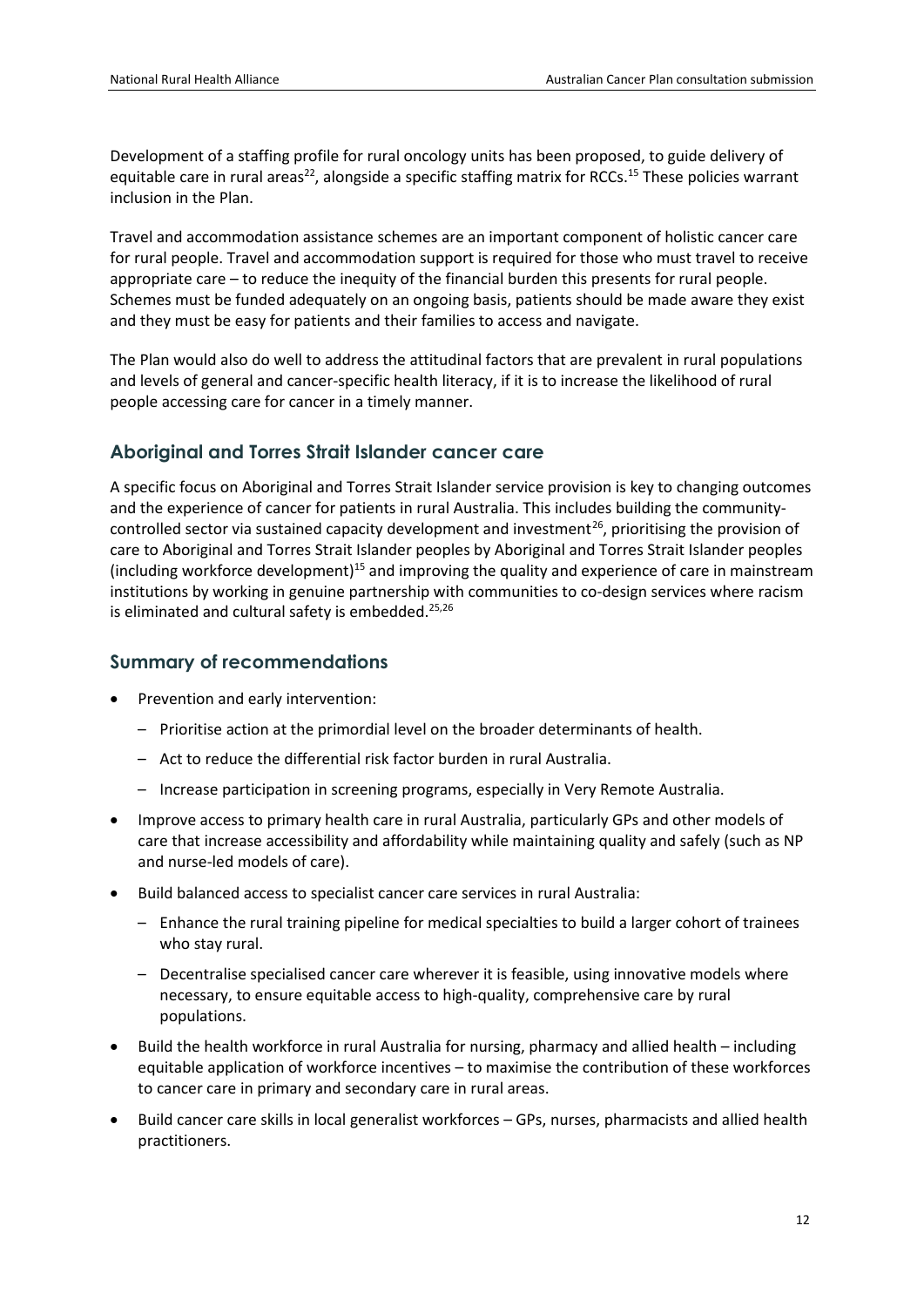- Act on the attitudinal factors and health literacy of rural populations to increase the likelihood of individuals accessing behavioural lifestyle change services as preventive care and seeking clinical care in a timely manner.
- Ensure travel and accommodation assistance schemes are adequately funded and easy for consumers to navigate.
- Include a specific focus on Indigenous service provision, building the Aboriginal and Torres Strait Islander health workforce, improving the cultural safety of health services and working to enhance cancer health literacy in this population.

# **3. What examples and learnings can we build on as we develop the Australian Cancer Plan?**

Think about great examples of work within or outside the cancer sector in Australia and internationally. How can we learn from these examples and build on them to improve cancer outcomes and experience for all Australians?

# **Models of non-pharmacotherapeutic care**

Clinical guidelines recommend health professionals involved in cancer care discuss the role of exercise in cancer recovery with their patients, encourage their adherence to exercise guidelines and refer them to a health professional who specialises in exercise prescription and delivery (for example, an accredited exercise physiologist (AEP) or cancer physiotherapist).<sup>[27](#page-17-7)</sup> Multiple models illustrate effective exercise interventions delivered during and after cancer treatment, worth considering for further roll out across the country. Below are two examples.

# *[Cancer Council WA: Life](https://www.cancerwa.asn.au/articles/news-2018/what-is-life-now/) Now*

Life Now<sup>[28](#page-17-8)</sup> was established in 2007 and is based on research which links regular exercise programs to reduced treatment-related side effects and improved general wellbeing for people with cancer. Life Now exercise includes a one-hour class twice a week for twelve weeks. Each class is facilitated by an AEP. Life Now exercise is offered to Western Australians who have been diagnosed with cancer in the last two years, are currently undergoing cancer treatment or who have completed cancer treatment in the last two years. Life Now is offered across seven sites in Perth as well as regional Western Australia. Life Now is funded entirely by the Cancer Council WA and there is no cost to the participants. The program continues to be viable and well-attended after 15 years, with classes filling quickly and participants often having to be placed on waitlists.

#### *[Cancer Council Victoria: Cancer Wellness and Exercise program](https://www.cancervic.org.au/about/stories/exercise-and-wellness-program.html)*

Cancer Wellness and Exercise<sup>[29](#page-17-9)</sup> was piloted in 2016 and took place at five health services in rural Victoria. Held over eight weeks, each participant engaged in one hour of supervised group exercise and a one-hour education session via telehealth per week. The group education and exercise were led by trained health professional facilitators. One-third of participants increased their physical activity levels by 86 per cent over the course of the program. Since the pilot, the program has been expanded to 70 health services across Victoria and 200 Cancer Education Program facilitators have been trained.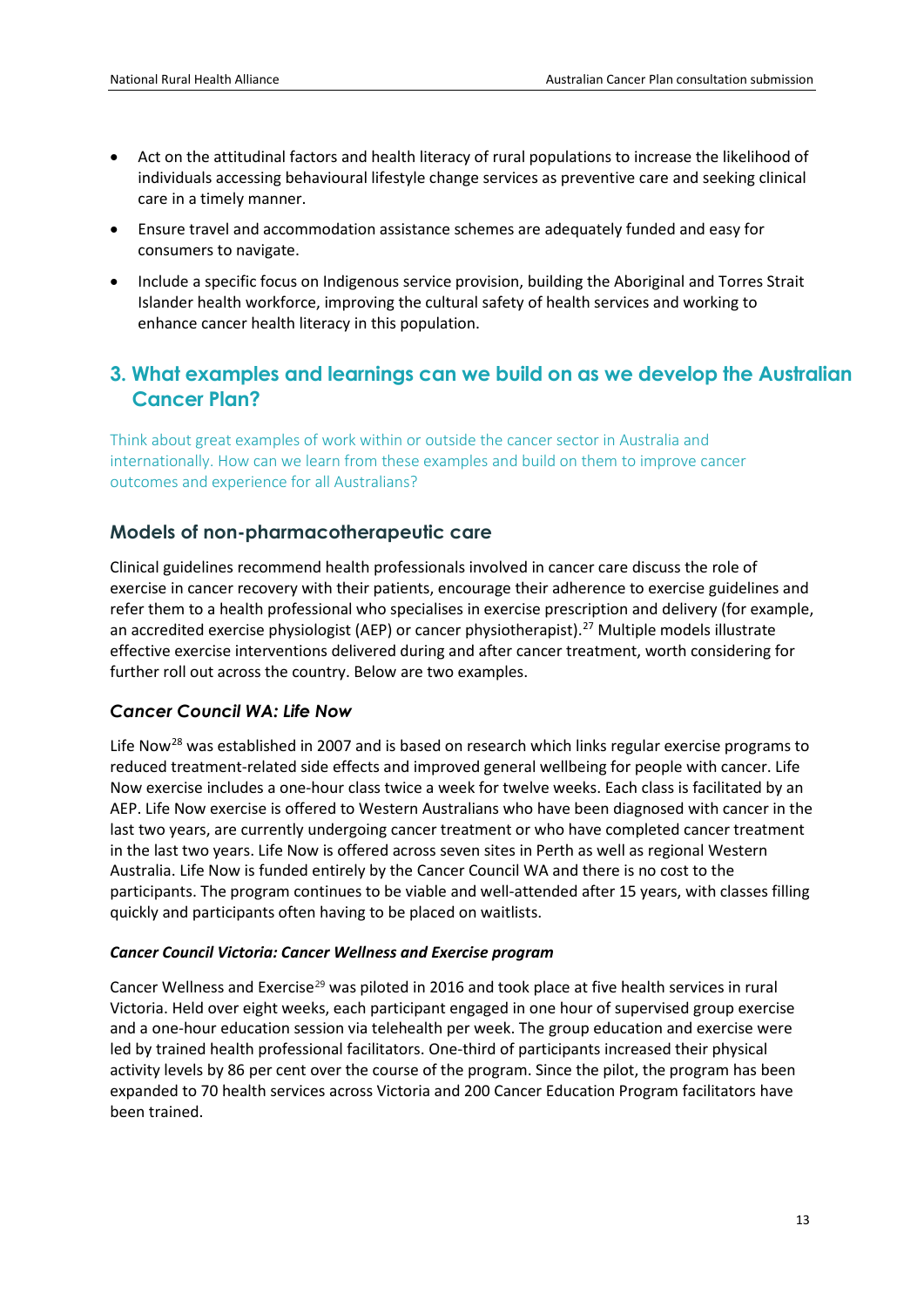# **Digital health care: improving access to specialised cancer care services in rural Australia**

Advances in technology have been transforming the way health care is delivered for many years, with the use of digital modalities exploding as a result of the COVID-19 pandemic. A body of evidence has been building over the past decade to support the use of telehealth broadly and in the context of cancer care in rural areas. Recent Australian research supports the use of telehealth models of care in rural areas across the spectrum of cancer care, from diagnostic radiology to chemotherapy, radiation oncology and to increase access to clinical trials.

# *Chemotherapy*

A collaboration in north Queensland has developed a model to enhance access to high-quality, safe chemotherapy services outside of large rural centres – the Queensland Remote Chemotherapy Supervision (QReCS) model.<sup>[30](#page-17-10)</sup> In this model, rural generalist nurses administer chemotherapy under the supervision of chemotherapy-proficient nurses from larger primary centres via videoconference. The model also utilises telehealth to enable medical oncologists and oncology pharmacists from larger primary centres to provide guidance to local rural generalist doctors and pharmacists.

A retrospective study of the implementation of the QReCS model was undertaken to assess its feasibility for scaling up safely.

- The researchers reported that the model was implemented at six sites between 2014 and 2016, enabling treatment of 62 patients (including 12.9 per cent who were Indigenous).
- Treatment delays, adverse events and hospital admissions occurred at similar rates to those receiving standard care (and there were no differences between Indigenous and non-Indigenous patients).
- Implementation was enabled by good leadership, support for the model by health service executives, funding from government (including for shared medical records and telehealth infrastructure), Australian Government incentives for doctors to participate in telehealth, and utilisation of a government-endorsed guide to the model.
- Barriers included the turnover of management and clinical staff and interruption to internet connectivity.
- Many hospitals and health services in Queensland are now providing chemotherapy services utilising this model and there is scope for it to be implemented more broadly, taking the learnings from this study into account.

#### *Radiation oncology*

As was discussed in our answer to the previous question, access to radiation oncology services for rural people is often limited to regional centres, requiring significant travel and with the potential to impact treatment decisions.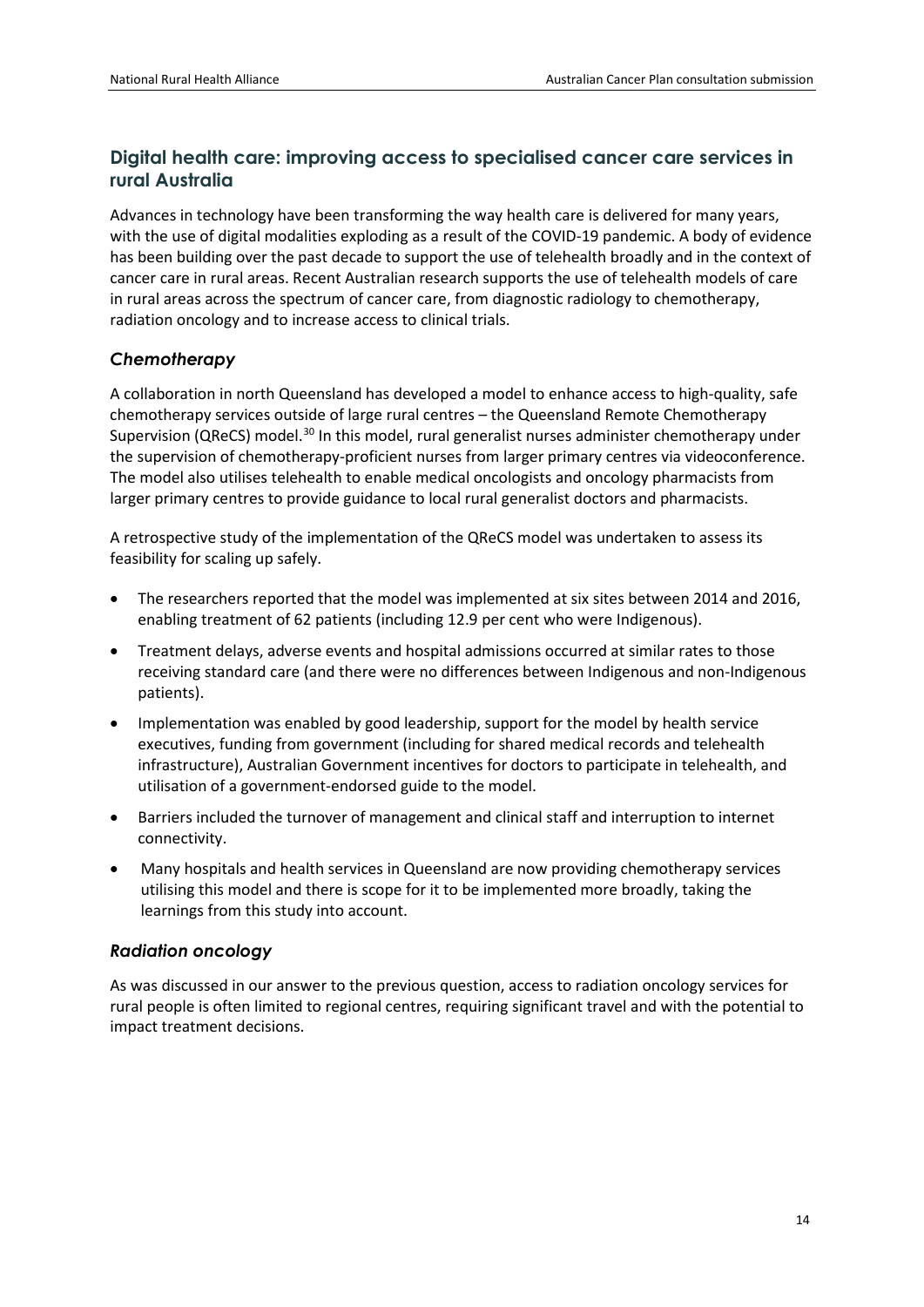Hamilton, Van Veldhuizen and Brown et al. reported on the use of telehealth in radiation oncology in north Queensland.<sup>[31](#page-17-11)</sup> While patients were still required to travel to a RCC for radiation therapy treatment, 'initial' and 'review' medical consultations were available via telehealth. While uptake of this model was low, those who participated were satisfied with the care provided and travel savings were rated as the top advantage by patients. The model was deemed applicable to Aboriginal and Torres Strait Islander peoples who comprised 7.1 per cent of the cohort. While this descriptive study did not assess the impact of teleradiology consultations on patient outcomes, the results are promising and encourage further development in this area.

#### *Diagnostic radiology*

Telehealth is also being used to facilitate access to diagnostic radiology services in rural areas.

A study from 2020 reported on the implementation of a remote radiology assessment model at four BreastScreen services across three Australian states or territories, three of which were outside of major cities. In this model, teleradiology was used for diagnostic assessment of mammograms by a radiologist at a remote site and could also incorporate asynchronous or synchronous telesonography. Communication between the various health professionals and the client at the local site and remote site was enabled via telehealth. Service providers from implementation sites were interviewed and while the study did not report on patient outcomes, service providers were satisfied with the remote radiology assessment model and felt it provided improved access to high-quality assessment services.

Key components of safe implementation included: strong support for clinical governance with the flexibility to adapt to the local context, the ability to adapt the model over time, well-functioning teams, and appropriate equipment and adequate technological support. This model, while narrow in its scope, has the potential to improve the timeliness of diagnosis of cancer for rural people. Assessment of its use in the diagnosis of other forms of cancer and in a broader array of settings is warranted.

#### *Clinical trials*

Support for clinical trials in regional centres and rural areas has the potential to increase access to novel treatments for rural people, with flow-on effects for outcomes.

The Clinical Oncological Society has been instrumental in the development of the Australasian Teletrial Model to increase access to cancer clinical trials in rural populations, in collaboration with industry, government and research bodies. The teletrial model aims to decentralise clinical trial processes via the use of telehealth to connect primary and satellite trial sites. Satellite sites include smaller regional or rural sites who would otherwise not have the capability to provide clinical trial access to patients.

A lack of access to clinical trials close to home is a barrier to participation for rural people. Sabesan, Brown and Poxton et al. reported on the implementation of a teletrial in north Queensland across four sites from 2017 in a case study, focusing on enablers and challenges.<sup>[32](#page-17-12)</sup> This is a promising development for rural people worthy of support in the Plan.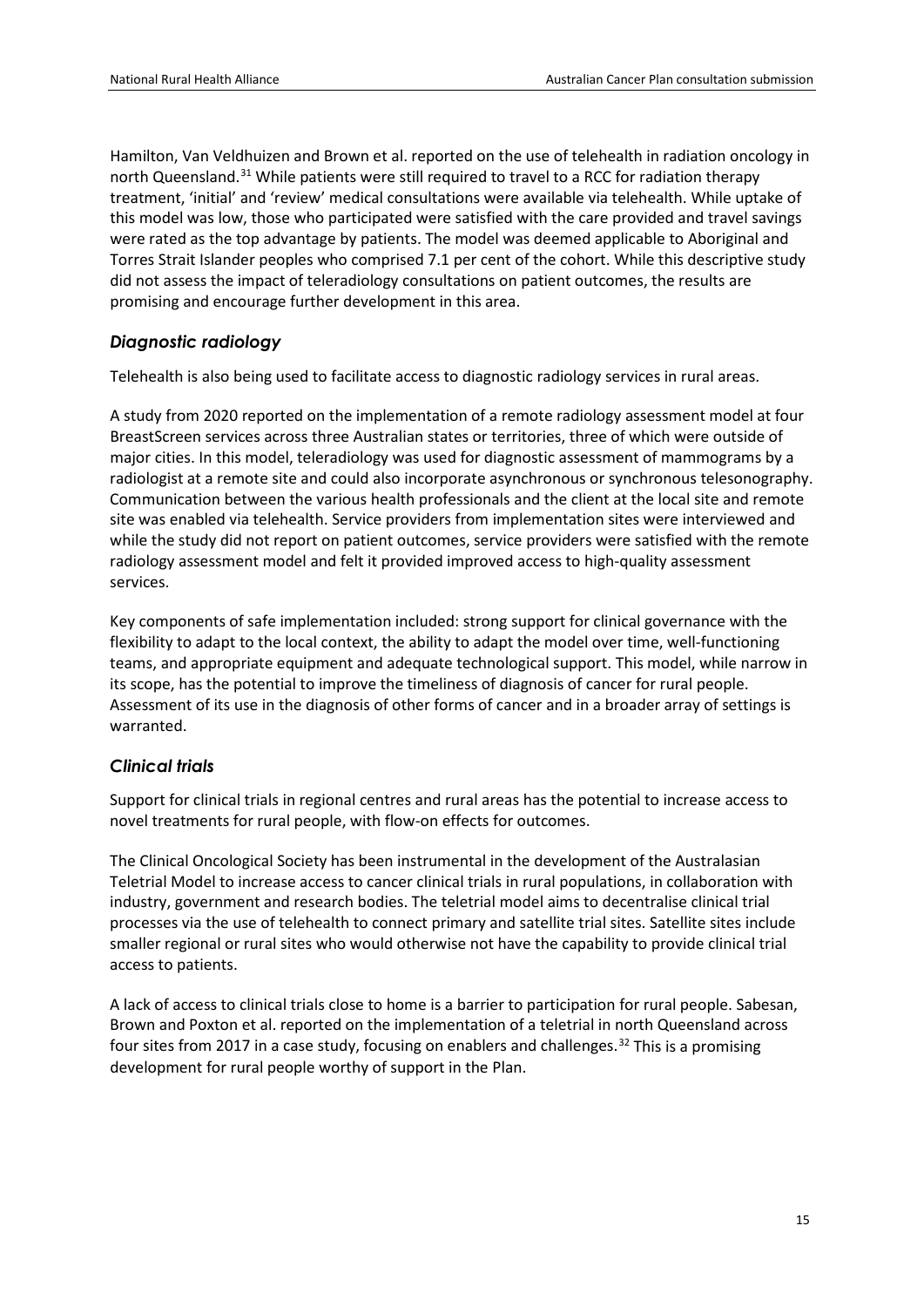These examples illustrate the potential for telehealth to enhance access to specialist cancer care services in rural Australia, in a way that is safe and effective, and acceptable to patients and clinicians. The Plan should focus on enabling expansion of these models so their benefits can be realised by a broader section of the rural Australian population. Further funding for health systems and policy research is required to evaluate the success of measures aimed at reducing the city– country divide in cancer outcomes.<sup>23</sup> Ongoing research in this area and evaluation of programs that are implemented will ensure continuous quality improvement and development of the body of knowledge about how we can better serve rural Australians who experience cancer.

#### **NP- and nurse-led models of care**

NP- and nurse-led models of care have the potential to increase access to high-quality, affordable primary health care that improves patient outcomes. [33](#page-17-13) They can supplement the traditional medical model of primary health care – helping to solve workforce issues, providing care where it might not otherwise be available or accessible, and providing patients with choice. Examples of such models have been implemented in both metropolitan and rural areas with good effect and show potential for further scaling.[34](#page-17-14) Similar models could be developed for oncology-specific purposes, involving NPs and advanced practice nurses, supported by medical specialists and GPs.

# **Rural Area Community Controlled Health Organisations**

The Alliance has proposed Rural Area Community Controlled Health Organisations (RACCHOs) as a model to improve rural health outcomes by addressing the barriers to attracting and retaining a rural health workforce.

The model, which is described in our *2022–23 Pre-Budget Submission*[35](#page-17-15), seeks block funding – as well as being able to utilise the Medicare Benefits Schedule – from the Australian government, to set up not-for-profit organisations in rural areas in need, to help them address gaps in local health care services. RACCHOs, broadly modelled on the successful Aboriginal Community Controlled Health Organisation (ACCHO), will provide comprehensive primary health care services via multidisciplinary teams, with their services tailored to and co-designed with each rural community. These organisations will have strong local governance and leadership, along with flexible and adaptable organisational structures and employment mechanisms, enabling them to provide appealing roles to health professionals with attractive employment conditions and ongoing financial security.

RACCHOs will provide an opportunity to employ health practitioners such as GPs, nurses and midwives, allied health, pharmacists, dentists and paramedics. They will have the ability to incorporate NP- and nurse-led models of care and work closely with residential aged-care facilities and community pharmacies to design solutions appropriate for the needs of the local community.

RACCHOs have the potential to significantly improve access to comprehensive primary health care services, which are an essential component of the cancer care journey, and action to this end is imperative (as noted in our recommendations in the previous question).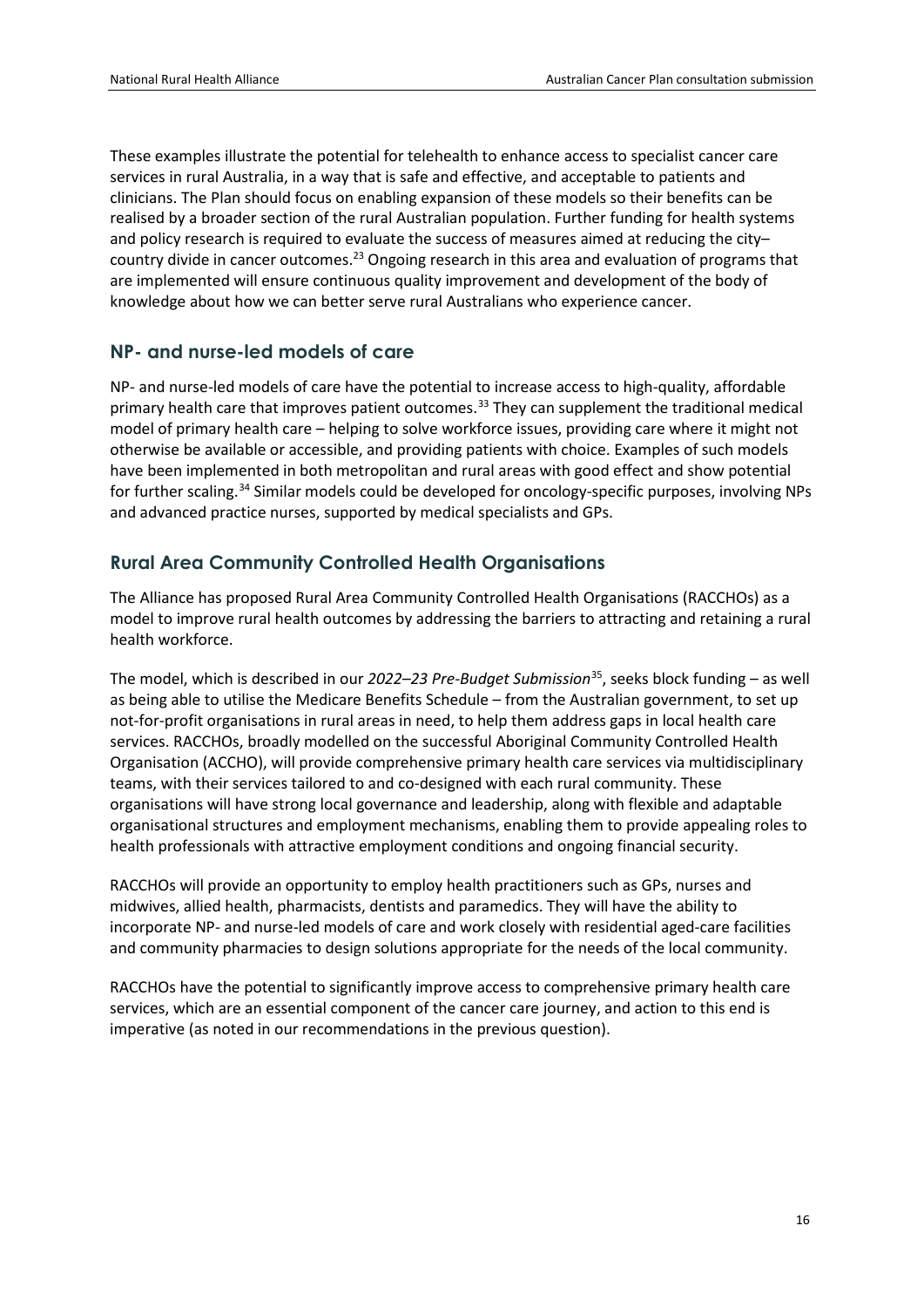# <span id="page-16-0"></span>**References**

- <sup>1</sup> Australian Institute of Health and Welfare. Australian Burden of Disease Study: Impact and causes of illness and death in Australia, 2018. Remoteness estimates for Australia: Supplementary tables. 2021 Nov 24 [cited 2022 Jan 19]. [www.aihw.gov.au/reports-data/health-conditions-disability-deaths/burden-of-disease/data](http://www.aihw.gov.au/reports-data/health-conditions-disability-deaths/burden-of-disease/data)
- <span id="page-16-1"></span>2 Australian Institute of Health and Welfare. Cancer in Australia 2021. 2021 Dec 1 [cited 2022 Feb]. [www.aihw.gov.au/reports/cancer/cancer-in-australia-2021/summary](http://www.aihw.gov.au/reports/cancer/cancer-in-australia-2021/summary)
- <span id="page-16-2"></span>3 Australian Institute of Health and Welfare. Cancer in Australia 2021. Supplementary tables for Chapter 10: Key population groups. 2021 Dec [cited 2022 Jan][. www.aihw.gov.au/reports-data/health-conditions-disability](http://www.aihw.gov.au/reports-data/health-conditions-disability-deaths/cancer/data)[deaths/cancer/data](http://www.aihw.gov.au/reports-data/health-conditions-disability-deaths/cancer/data)
- <span id="page-16-3"></span>4 Australian Institute of Health and Welfare. Profile of Indigenous Australians. 2020 Jul 23 [cited 2022 Jan]. [www.aihw.gov.au/reports/australias-health/profile-of-indigenous-australians](http://www.aihw.gov.au/reports/australias-health/profile-of-indigenous-australians)
- <span id="page-16-4"></span> $5$  Carriere R, Adam R, Fielding S et al. Rural dwellers are less likely to survive cancer – An international review and metaanalysis. Health and Place. 2018;53:219–27[. doi.org/10.1016/j.healthplace.2018.08.010](https://doi.org/10.1016/j.healthplace.2018.08.010)
- <span id="page-16-5"></span>6 National Rural Health Alliance. Rural Health in Australia Snapshot 2021. 2021 [cited 2022 Feb]. [www.ruralhealth.org.au/rural-health-australia-snapshot](https://www.ruralhealth.org.au/rural-health-australia-snapshot)
- <span id="page-16-6"></span>7 Australian Institute of Health and Welfare. National Drug Strategy Household Survey 2019. Drug use in geographic areas (Table 7.16) [data tables]. 2020 Jul 16 [cited 2022 Feb][. www.aihw.gov.au/repo-s/illicit-use-of-drugs/national-drug](http://www.aihw.gov.au/repos/illicit-use-of-drugs/national-drug-strategyhousehold-survey-2019/data)[strategyhousehold-survey-2019/data](http://www.aihw.gov.au/repos/illicit-use-of-drugs/national-drug-strategyhousehold-survey-2019/data)
- <span id="page-16-7"></span>8 Australian Bureau of Statistics. National Aboriginal and Torres Strait Islander Health Survey 2018–19. Selected health characteristics, by time series, state/territory, sex, Indigenous status (Tables 2.3 and 4.3) [data downloads]. 2020 May 26 [cited 2022 Feb]. [www.abs.gov.au/statistics/people/aboriginal-and-torres-straitislander-peoples/national-aboriginal](http://www.abs.gov.au/statistics/people/aboriginal-and-torres-straitislander-peoples/national-aboriginal-and-torres-strait-islanderhealth-survey/latest-release#data-download)[and-torres-strait-islanderhealth-survey/latest-release#data-download](http://www.abs.gov.au/statistics/people/aboriginal-and-torres-straitislander-peoples/national-aboriginal-and-torres-strait-islanderhealth-survey/latest-release#data-download)
- <span id="page-16-8"></span>9 Australian Institute of Health and Welfare. National Cervical Screening Program monitoring report 2021. 2021 Dec 3 [cited 2022 Feb][. www.aihw.gov.au/reports/cancer-screening/national-cervical-screening-program-monitoring](http://www.aihw.gov.au/reports/cancer-screening/national-cervical-screening-program-monitoring-rep/summary)[rep/summary](http://www.aihw.gov.au/reports/cancer-screening/national-cervical-screening-program-monitoring-rep/summary)
- <span id="page-16-9"></span>10 Australian Institute of Health and Welfare. BreastScreen Australia monitoring report 2021. 2021 Oct 1 [cited 2022 Feb]. [www.aihw.gov.au/reports/cancer-screening/breastscreen-australia-monitoring-report-2021/summary](http://www.aihw.gov.au/reports/cancer-screening/breastscreen-australia-monitoring-report-2021/summary)
- <span id="page-16-10"></span>11 Australian Institute of Health and Welfare. National Bowel Cancer Screening Program monitoring report 2021. 2021 Jun 23 [cited 2022 Feb]. [www.aihw.gov.au/reports/cancer-screening/nbcsp-monitoring-report-2021/summary](http://www.aihw.gov.au/reports/cancer-screening/nbcsp-monitoring-report-2021/summary)
- <span id="page-16-11"></span>12 Australian Government Department of Health. National Preventive Health Strategy 2021–2030. 2021 Dec [cited 2022 Feb][. www.health.gov.au/resources/publications/national-preventive-health-strategy-2021-2030](http://www.health.gov.au/resources/publications/national-preventive-health-strategy-2021-2030)
- <span id="page-16-12"></span><sup>13</sup> Martin H, Ohara K, Chin W et al. Cancer services in Western Australia: a comparison of regional outcomes with metropolitan Perth. Aust J Rural Health. 2015;23:302–8. [doi.org/10.1111/ajr.12218](https://doi.org/10.1111/ajr.12218)
- <span id="page-16-13"></span><sup>14</sup> Underhill C, Bartel R, Goldstein D et al. Mapping oncology services in regional and rural Australia. Aust J Rural Health. 2009;17:321–9[. doi.org/10.1111/j.1440-1584.2009.01106.x](https://doi.org/10.1111/j.1440-1584.2009.01106.x)
- <span id="page-16-14"></span>15 Clinical Oncological Society of Australia. More than bricks and mortar: cancer service development in regional and rural Australia. Workshop Report. 2012 Dec [cited 2022 Feb][. www.cosa.org.au/publications/reports-and-papers/2010-to](http://www.cosa.org.au/publications/reports-and-papers/2010-to-present/)[present](http://www.cosa.org.au/publications/reports-and-papers/2010-to-present/)
- <span id="page-16-15"></span><sup>16</sup> Unger J, Moseley A, Symington B et al. Geographic distribution and survival outcomes for rural patients with cancer treated in clinical trials. JAMA Netw Open. 2018:1(4):e181235[. doi.org/10.1001/jamanetworkopen.2018.1235](https://doi.org/10.1001/jamanetworkopen.2018.1235)
- <span id="page-16-16"></span><sup>17</sup> Hunter J, Smith C, Delaney G et al. Coverage of cancer services in Australia and providers' views on service gaps: findings from a national cross-sectional survey. BMC Cancer. 2019;19. doi.org/10.1186/s12885-019-5649-6
- <span id="page-16-17"></span>18 Radiation Therapy for Regional Australia. The Australian Government's \$63 million commitment to radiation therapy for regional Australians [internet]. Sydney, NSW [cited 2022 Feb]. [www.radiationtherapy.org.au](http://www.radiationtherapy.org.au/)
- <span id="page-16-18"></span>19 Zucca A, Boyes A, Newling G et al. Travelling all over the countryside: travel-related burden and financial difficulties reported by cancer patients in New South Wales and Victoria. Aust J Rural Health. 2011;19:298–305. [doi.org/10.1111/j.1440-1584.2011.01232.x](https://doi.org/10.1111/j.1440-1584.2011.01232.x)